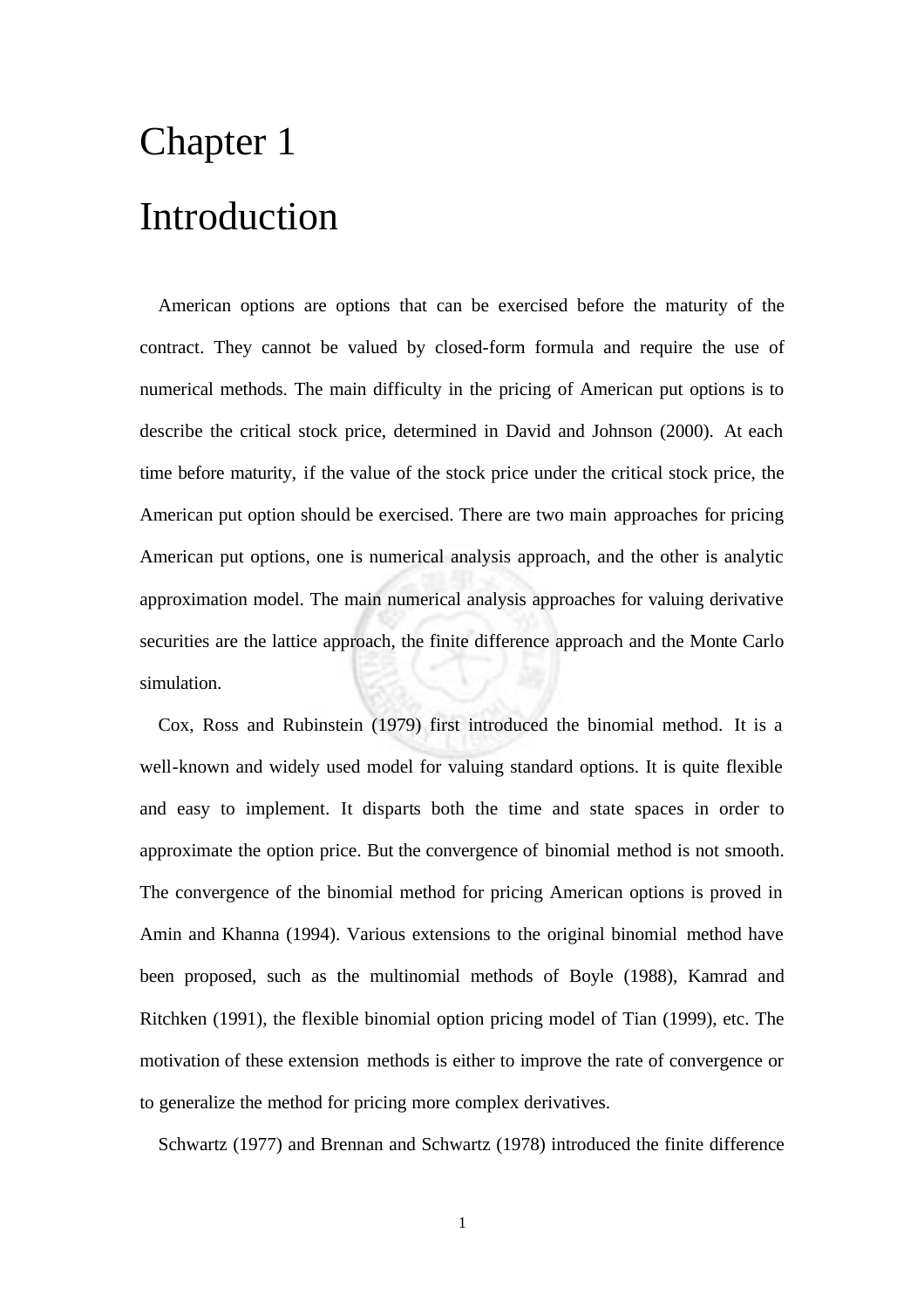method for the valuation of American options. There are two alternative ways to implement the finite difference method. The first is the explicit finite difference method; the second is the implicit finite difference method. Brennan and Schwartz (1978) show that the explicit finite difference method is equivalent to a trinomial lattice approach and, in the limit, the implicit finite difference method corresponds to a multinomial lattice approach. Hull and White (1990) modify the explicit finite difference method and ensure the convergence of the calculated values to the correct solution. Houstis and Kortesis (1998) developed the Front-Tracking Finite Difference Method. It is an efficient method for approximating the option value and free boundary function.

Boyle (1977) first suggested the use of the Monte Carlo simulation for pricing options. It is very effective in pricing derivatives with strong path dependency, multiple factors, or non-Markovian features. But, it cannot deal with the problem of early exercise. To overcome this difficulty, Longstaff and Schwartz (2001) developed the Least-Squares Approach (LSM) to approximate the value of American options by simulation. The key point is to estimate the conditional expected payoff by using least squares to decide whether to exercise the option or not. And this is a useful way to value American put options.

There are many analytic approximation algorithms for pricing the American put option. Geske and Johnson (1984) introduced Richardson extrapolation to accelerate the computation of American option price. Barone-Adesi and Whaley (1987) consider quasi-analytical solutions. The key point is that the American put option can be decomposed into an otherwise equivalent European option plus an early exercise premium. Kim (1990), Jacka (1991), Carr et al. (1992) proved this decomposition of American put option. The early exercise premium is a function of the American option optimal exercise frontier. Based upon the decomposition of the American